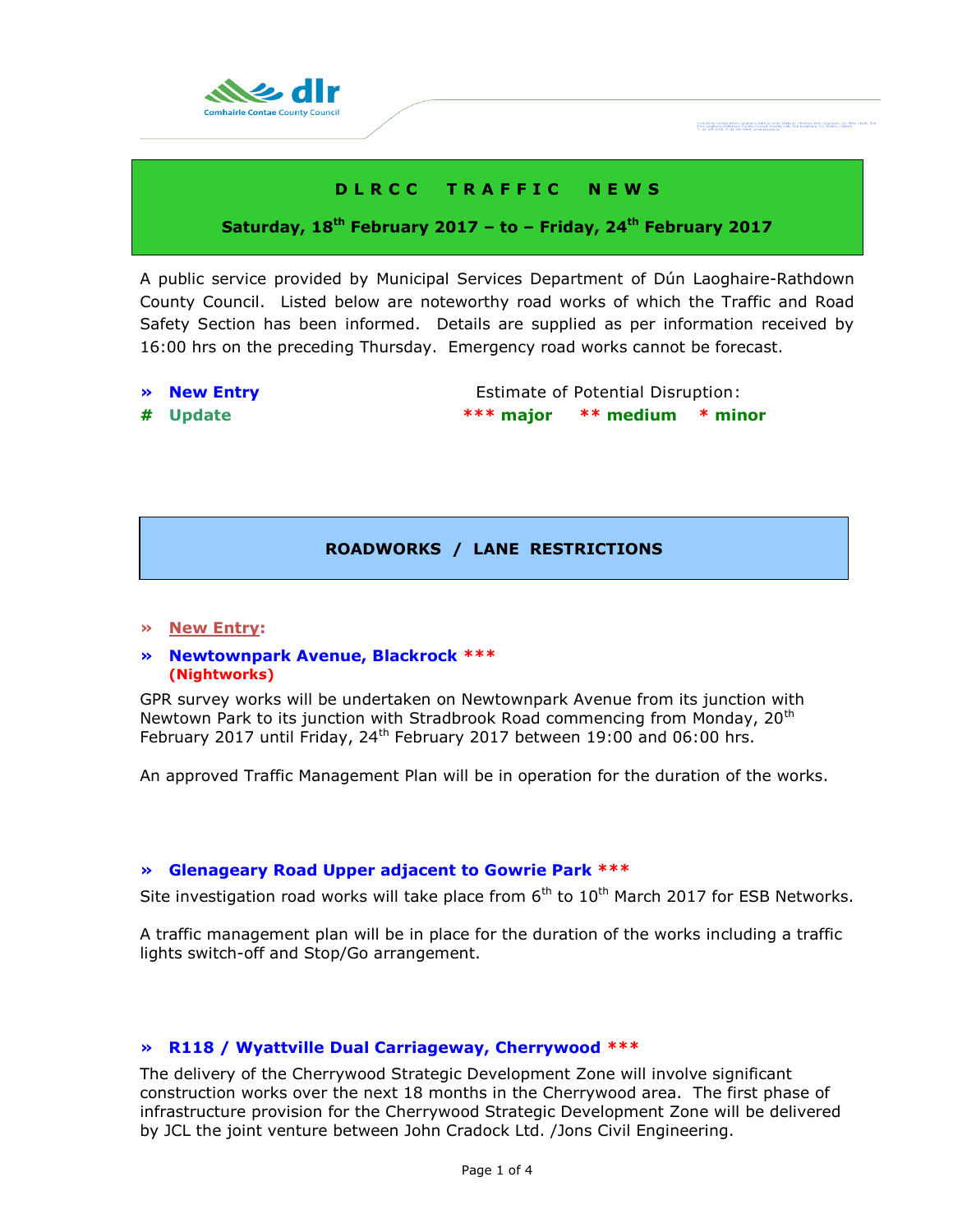Major road works are expected to begin on the Wyattville Dual Carriageway between M50 Junction 16 and the N11 at Cherrywood, on 9<sup>th</sup> February 2017 for the remainder **of the year**. The primary focus of this phase of the infrastructure works is the upgrade of the Wyattville Roundabout to a signalised junction, and upgrade of Tullyvale Road, involving road construction, road drainage, public lighting, provision of utilities, etc.

Traffic restrictions will be in place for the duration and delays can be expected. It is intended to retain two lanes of traffic inbound and outbound.

Please note that Pay and Display parking on Tullyvale Road will cease permanently from 1<sup>st</sup> February 2017, however, Pay and Display parking is available adjacent to the Brides Glen Luas stop, on Cherrywood Avenue Extension.

| <b>Project Liaison Officer</b> | <b>Louise Farrell</b> | 087 241 0767 |
|--------------------------------|-----------------------|--------------|
| RPS/dlr                        | <b>Shane Fanning</b>  | 086 609 3707 |

#### **» Bird Avenue, Clonskeagh \*\***

Drainage investigation works and CCTV surveys will commence on Monday, 20<sup>th</sup> February 2017 until Friday 24<sup>th</sup> February 2017 between 10:00 and 16:00 hours.

A Traffic Management Plan will be in operation.

# **» Mount Carmel Avenue (Rosemount) \***

Footpath restoration works will commence on Monday, 20<sup>th</sup> February 2017 until Friday, 3<sup>rd</sup> March 2017 between 08:00 and 18:00 hrs.

A Traffic Management Plan will be in operation.

#### **» Merville Road and Allen Park, Stillorgan \***

Footpath renewal works will commence on Monday,  $20<sup>th</sup>$  February until Friday,  $24<sup>th</sup>$ February 2017 between 08:00 and 18:00 hrs.

A Traffic Management Plan will be in operation.

# **# Update:**

**# N11 Stillorgan Road, Stillorgan \*\* VMS Installation [variable message signs] near Commons Road - 2 sides of road, Stillorgan Grove outbound, past Galloping Green inbound, past Stillorgan Park Road inbound, Frascati Road inbound (near Sweetman's Avenue)** 

Works will continue to create foundations and install VMS at various locations from Monday, 20<sup>th</sup> February 2017 until Friday, 24<sup>th</sup> February 2017 between 10:00 and 16:00 hrs.

A Traffic Management Plan will be in operation.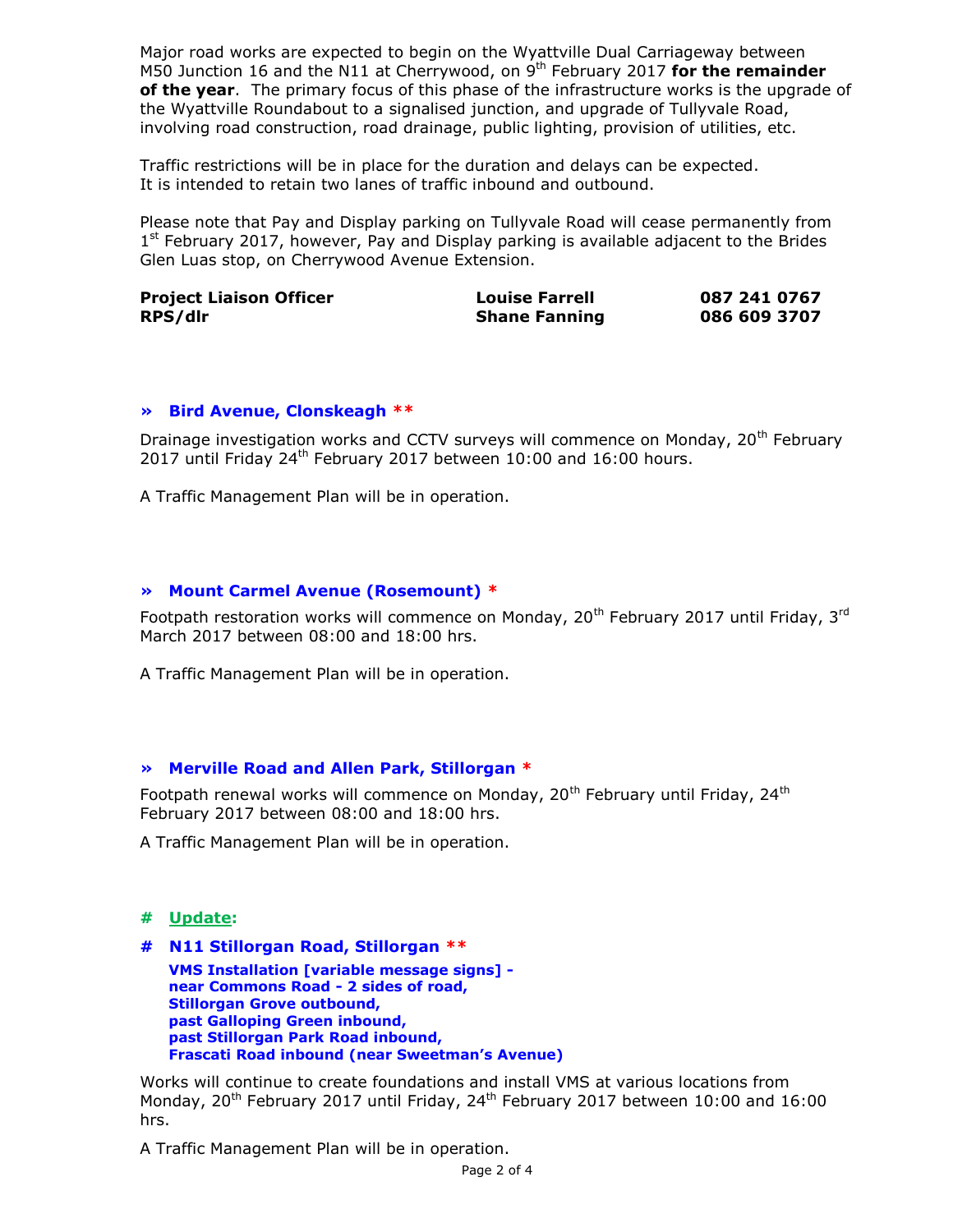# **# Marlay Court / Broadford Road, Ballinteer \*\***

Footpath and tactile pavement renewal works will continue until Friday, 24<sup>th</sup> Februarv 2017 between 08:00 and 17:00 hrs.

A Traffic Management Plan will be in operation.

# **# Shanganagh Road, Shankill \*\* (from Bloomfield Court Texaco Station towards Beechfield Manor)**

Footpath restoration works will continue until Friday,  $24<sup>th</sup>$  February 2017 between 10:00 and 16:00 hrs.

A Stop / Go Traffic Management Plan will be in operation.

# **# Pearse Villas, Sallynoggin \***

Snagging works will continue until Friday,  $24<sup>th</sup>$  February 2017 between 08:00 and 18:00 hrs.

An approved Traffic Management Plan will be in operation for the duration of the works.

#### **# Gledswood Avenue, Clonskeagh \***

Kerb and footpath repairs will continue until Friday,  $24<sup>th</sup>$  February 2017 between 08:00 and 18:00 hrs.

A Traffic Management Plan will be in operation.

#### **Mount Anville Road, Goatstown \*\***

Works will begin on Mount Anville Road to facilitate the installation of a water main between Goatstown Road junction and Mount Anville Park, on Monday 30<sup>th</sup> January 2017 for a period of two months.

Lane restrictions may be in place between the hours of 10:00 and 16:00 hours.

A Traffic Management Plan will be in operation.

#### **Pottery Road \*\***

Construction of a new wall on the east side of Pottery Road opposite the entrance to Dún Laoghaire Industrial Estate (opposite Lidl) will commence on Thursday, 26<sup>th</sup> January 2017 and continue until the end of February 2017 between 08:00 and 18:00 hrs.

A Traffic Management Plan will be in operation.